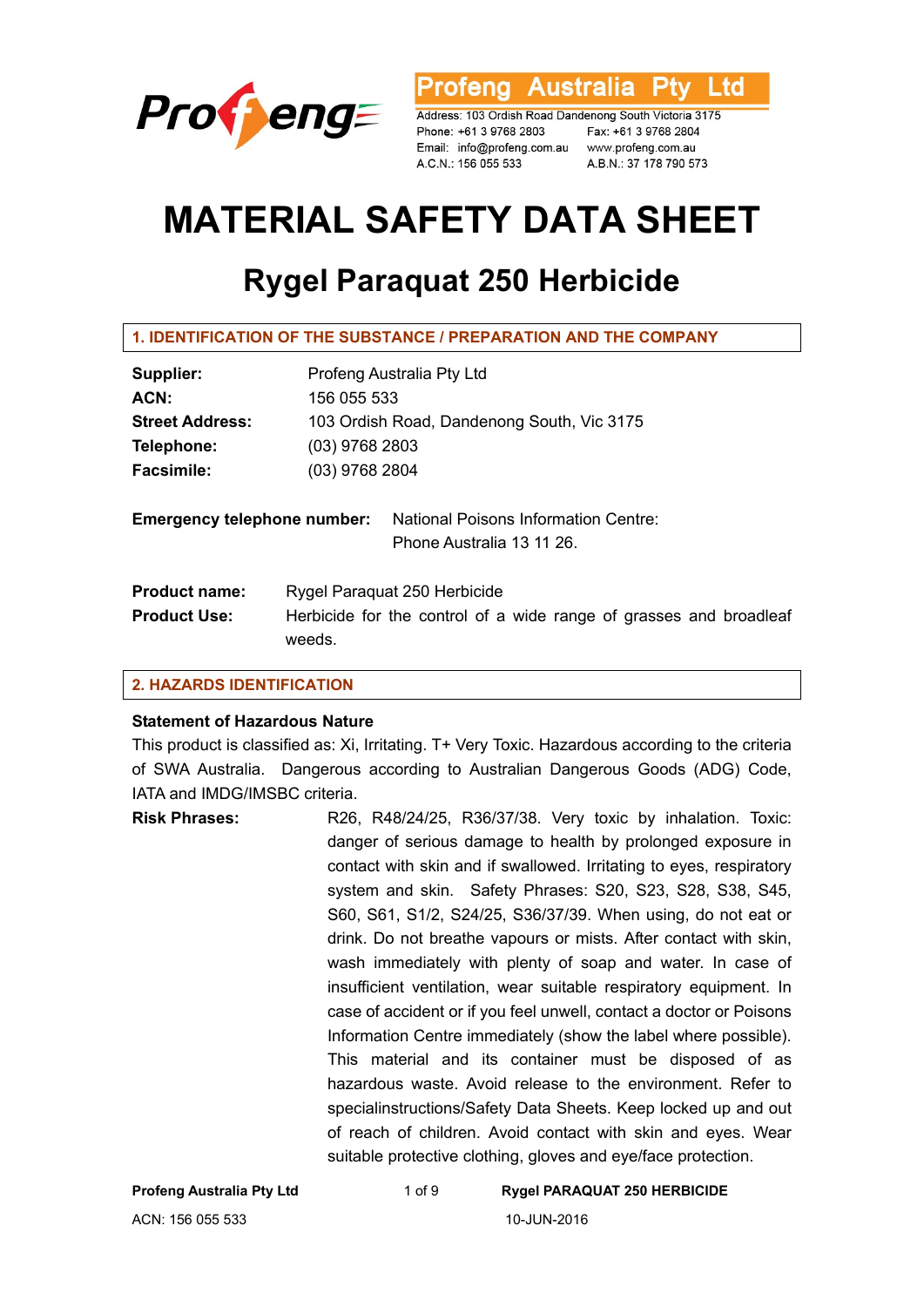

**Profeng Australia Pty Ltd** 

Address: 103 Ordish Road Dandenong South Victoria 3175 A.C.N.: 156 055 533

A.B.N.: 37 178 790 573

| <b>SUSMP Classification:</b> | S7              |
|------------------------------|-----------------|
| <b>ADG Classification:</b>   | Class 6.1: Toxi |
| UN Number:                   | 3016, BIPYRII   |
| Pictogram:                   | $\wedge$        |

**ADG Classification:** Class 6.1: Toxic substances. DILIUM PESTICIDE, LIQUID, TOXIC



| <b>Signal word</b>                | Danger                                                                     |  |
|-----------------------------------|----------------------------------------------------------------------------|--|
| Hazard statement(s)               |                                                                            |  |
| H <sub>301</sub>                  | Toxic if swallowed                                                         |  |
| H311                              | Toxic in contact with skin                                                 |  |
| H315                              | Causes skin irritation                                                     |  |
| H317                              | May cause an allergic skin reaction                                        |  |
| H319                              | Causes serious eye irritation.                                             |  |
| H <sub>330</sub>                  | May be fatal if inhaled.                                                   |  |
| H410                              | Very toxic to aquatic life with long lasting effects                       |  |
| <b>Precautionary statement(s)</b> |                                                                            |  |
| P <sub>260</sub>                  | Do not breathe fumes, mists, vapours or spray                              |  |
| P <sub>271</sub>                  | Use only outdoors or in a well ventilated area                             |  |
| P <sub>2</sub> 84                 | Wear respiratory protection                                                |  |
| P403+P233                         | Store in a well-ventilated place. Keep container tightly closed            |  |
| P <sub>501</sub>                  | Dispose of contents and containers as specified on the<br>registered label |  |

#### **3. COMPOSITION / INFORMATION ON INGREDIENTS**

**Formulation Type:** Aqueous concentrate

**Active Ingredients:** paraquat dichloride

| <b>Chemical Entity</b>                           | CAS NO.   | <b>Proportion</b> |
|--------------------------------------------------|-----------|-------------------|
|                                                  |           | (% weight/weight) |
| Paraquat (present as paraquat dichloride)        | 1910-42-5 | 23% (250g/L)      |
| Water                                            | 7732-18-5 | $>60\%$           |
| Emulsifiers                                      |           | $10 - 29%$        |
| Stenching agent                                  |           | $< 1\%$           |
| Emetic                                           |           | $< 1\%$           |
| Other ingredients determined not to be hazardous |           | $< 1\%$           |

### **4. FIRST AID MEASURES**

#### **OBTAIN IMMEDIATE MEDICAL ATTENTION. SPEED IS ESSENTIAL.**

**Profeng Australia Pty Ltd** 2 of 9 **Rygel PARAQUAT 250 HERBICIDE**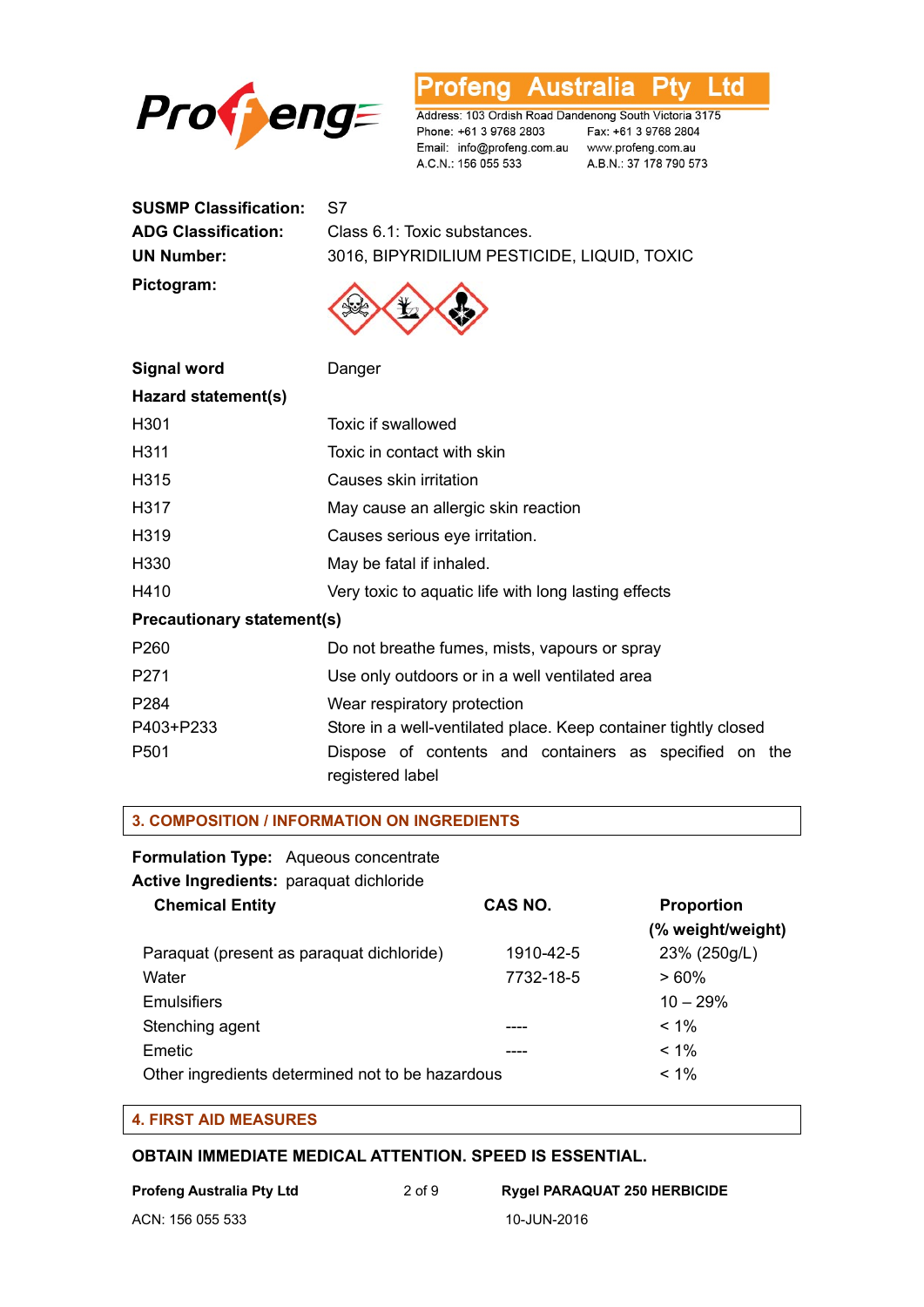

Australia L td ofena

Address: 103 Ordish Road Dandenong South Victoria 3175 Phone: +61 3 9768 2803 Email: info@profeng.com.au A.C.N.: 156 055 533

Fax: +61 3 9768 2804 www.profeng.com.au A.B.N.: 37 178 790 573

- **Swallowed:** If poisoning occurs get to a doctor or hospital quickly, warning by telephone of the estimated arrival time so that treatment is not delayed. If more than 15 minutes from a hospital induce vomiting, if this has not already occurred, by tickling back of throat with a clean, blunt instrument (e.g. spoon handle). DO NOT delay the start of treatment.
- **Eye:** Immediately irrigate with copious quantities of water for at least 20 minutes. Eyelids to be held open. Remove clothing if contaminated and wash skin. Urgently seek medical assistance. Transport to hospital or medical centre. If splashed with the concentrate, patients should be reviewed after 24 hours. Referral to an ophthalmologist should be considered.
- **Skin:** Immediately take off all contaminated clothing. Wash skin immediately with water followed by soap and water. If skin is broken, the component paraquat can be absorbed through the skin. Seek medical advice. Contaminated clothing should be laundered before reuse.
- **Inhaled:** Remove victim from exposure. Remove contaminated clothing and loosen remaining clothing. Allow patient to assume most comfortable position and keep warm. Seek medical advice.

# **ADVICE TO DOCTOR**

Rapid treatment is essential. Refer to "Paraquat Poisoning. A Practical Guide to Diagnosis, First Aid and Hospital Treatment" – available at most major treatment hospitals, Poisons Information Centres and Rygel Australia Pty Ltd.

**Treatment:** Wash out stomach and test urine and gastric aspirate (if clear) for presence of paraquat. Give up to 1 litre of 15% aqueous suspension of Fuller's Earth orally or via gastric tube, together with a suitable purgative (200mL of an aqueous solution of mannitol). Repeat administration of absorbent plus purgative until absorbent is seen in stools. This should normally take between 4 and 6 hours after the start of treatment.

Do not use supplemental oxygen.

With the possibility of late onset conjunctival ulceration it is advised that patients with paraquat eye injuries are reviewed the day after first presentation. At the review, consideration should be given to treating the eyes with a local antibiotic preparation to prevent secondary infection. Local treatment with a suitable steroid will aid resolution of granulation tissue. Corneal oedema, which may persist for up to  $3 - 4$  weeks, may cause blurring of vision.

### **5. FIRE-FIGHTING MEASURES**

**Suitable extinguishing media:** Use water fog (or if unavailable fine water spray), foam, dry agent, (carbon dioxide, dry chemical powder).

#### **Hazards from combustion products**

Not combustible, however, following evaporation of aqueous component residual material may burn. On burning will emit toxic fumes. Fire fighters must wear self-contained breathing

**Profeng Australia Pty Ltd** 3 of 9 **Rygel PARAQUAT 250 HERBICIDE** 

ACN: 156 055 533 10-JUN-2016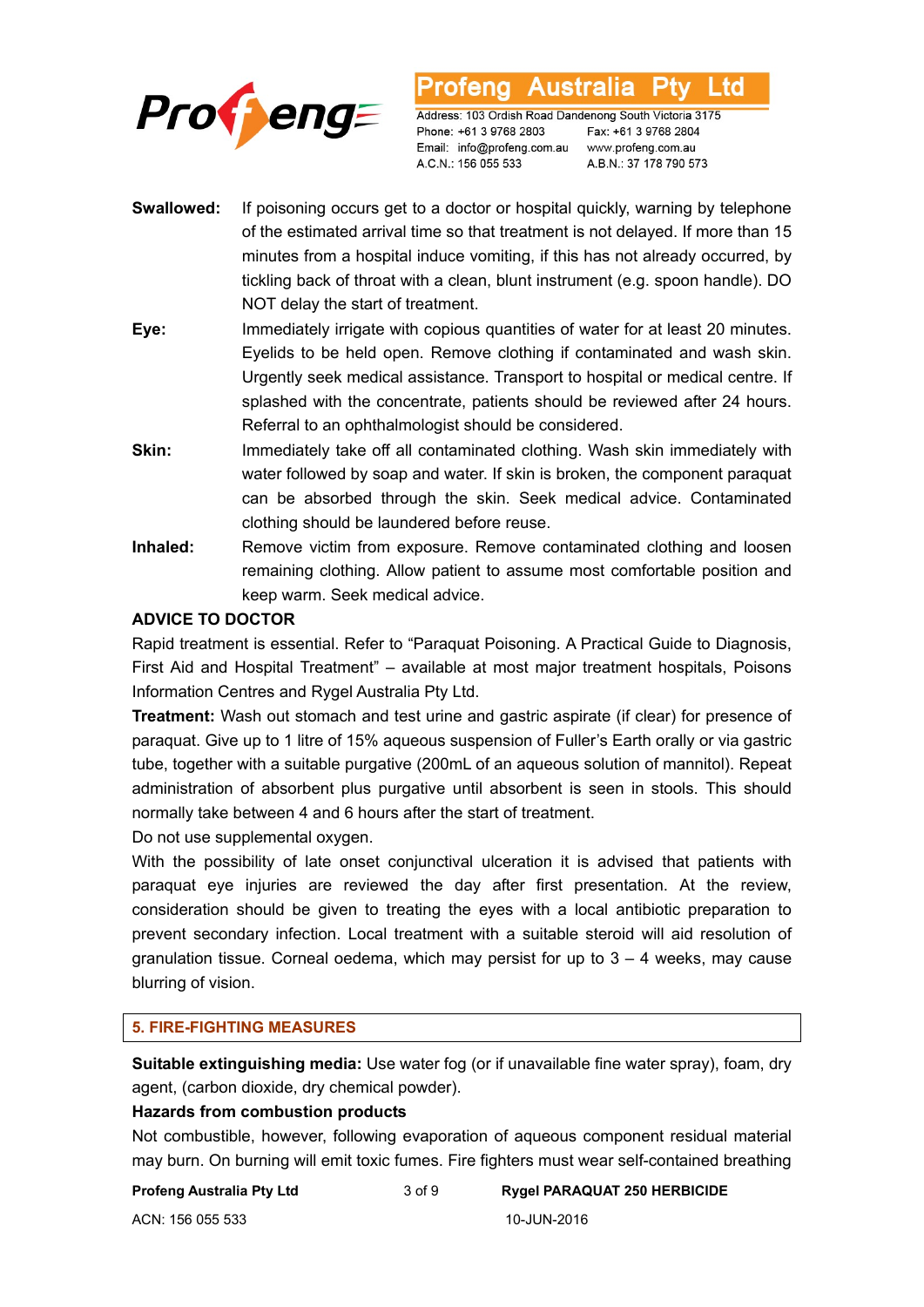

Ltd **Australia** 

Address: 103 Ordish Road Dandenong South Victoria 3175 Phone: +61 3 9768 2803 Email: info@profeng.com.au www.profeng.com.au A.C.N.: 156 055 533

Fax: +61 3 9768 2804 A.B.N.: 37 178 790 573

apparatus if there is risk of exposure to products of combustion.

### **Precautions for Firefighters and Special Protective Equipment**

Firefighters to wear self-contained breathing apparatus if risk of exposure to vapour or products of combustion.

# **6. ACCIDENTAL RELEASE MEASURES**

**Suitable extinguishing media:** Use water fog (or if unavailable fine water spray), foam, dry agent, (carbon dioxide, dry chemical powder).

#### **Hazards from combustion products**

Not combustible, however, following evaporation of aqueous component residual material may burn. On burning will emit toxic fumes. Fire fighters must wear self-contained breathing apparatus if there is risk of exposure to products of combustion.

#### **Precautions for Firefighters and Special Protective Equipment**

Firefighters to wear self-contained breathing apparatus if risk of exposure to vapour or products of combustion.

#### **7. HANDLING AND STORAGE**

For use by licensed pest-control operators or primary producers only (Victorian requirement). Store in the closed original container in a dry, cool, well ventilated locked room or place away from children, animals, food, feedstuffs, seed and fertilisers. Do not store for prolonged periods in direct sunlight**. Do not put into drink containers**.

This material is a Schedule 7 Poison and must be stored, maintained and used in accordance with the relevant regulations.

#### **8. EXPOSURE CONTROLS/PERSONAL PROTECTION**

#### **National occupational exposure limits**

There are no assigned values for this specific product; however, exposure standards for the active ingredients are as follows:

#### **TWA ppm mg/m3**

Paraquat (respirable sizes) 0.1

Pyridine base 15 Can be absorbed by skin

As published by the National Occupational Health and Safety Commission –

TWA – the Time-Weighted Average airborne concentrations over an eight-hour working day, for a five-day working week over an entire working life.

STEL (Short Term Exposure Limit) – the average airborne concentration over a 15-minute period, which should not be exceeded at any time during a normal eight-hour workday. According to current knowledge these concentrations should neither impair the health of nor cause undue discomfort to nearly all workers.

These exposure standards are not applicable to field use.

**Profeng Australia Pty Ltd** 4 of 9 **Rygel PARAQUAT 250 HERBICIDE**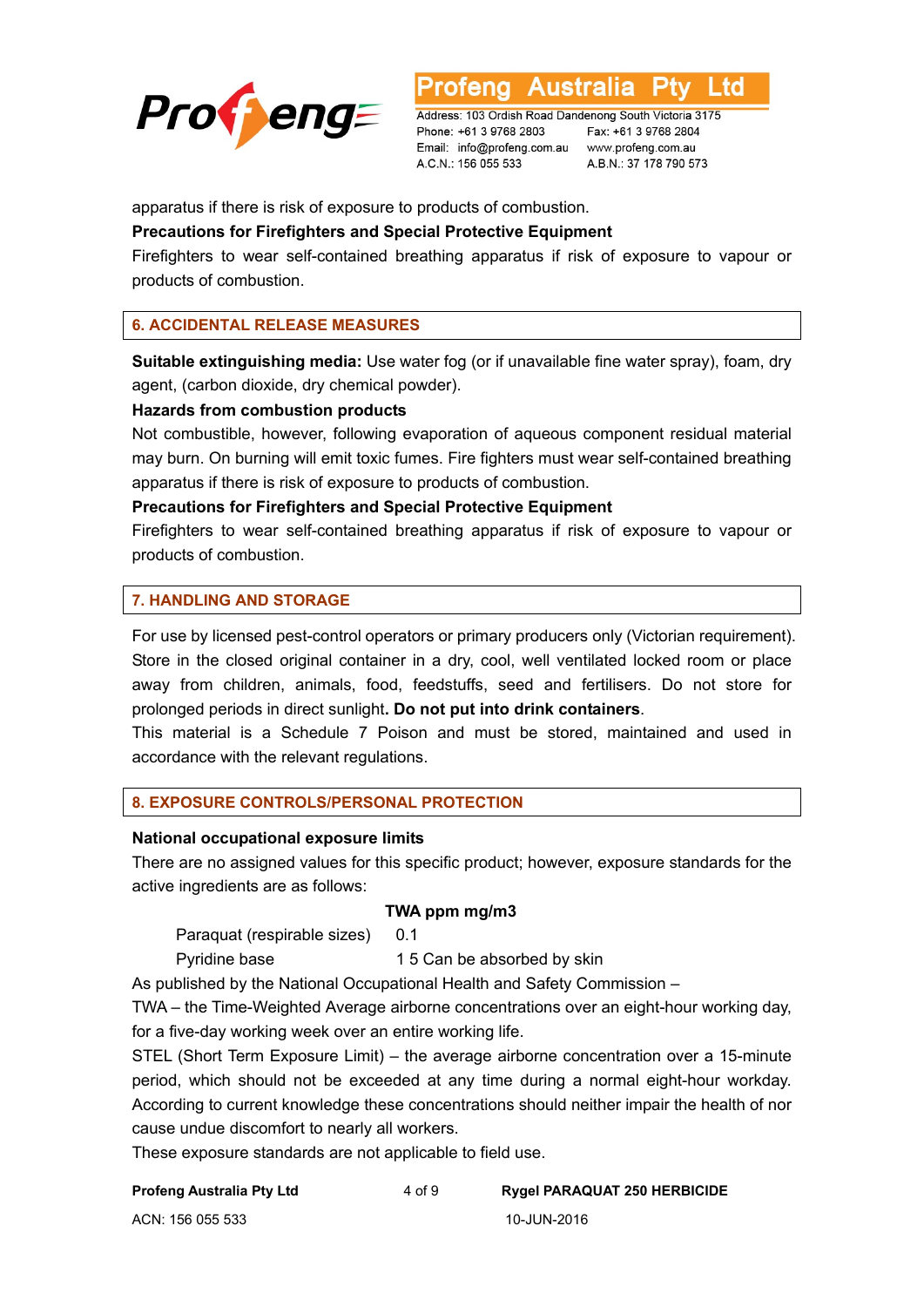

Australia L td otena

Address: 103 Ordish Road Dandenong South Victoria 3175 Phone: +61 3 9768 2803 Email: info@profeng.com.au A.C.N.: 156 055 533

Fax: +61 3 9768 2804 www.profeng.com.au A.B.N.: 37 178 790 573

All atmospheric contamination should be kept to as low a level as is workable. Exposure Standards should not be used as fine dividing lines between safe and dangerous concentrations of chemicals. They are not a measure of relative toxicity.

If the directions for use on the product label are followed, exposure of individuals using the product should not exceed the above standard. The standard was created for workers who are routinely, potentially exposed during manufacture of the product.

**Re-entry Period -** Do not enter treated areas without protective clothing (waterproof footwear, clothing and gloves) until spray has dried.

#### **Engineering Controls**

In the workplace – ensure ventilation is adequate to maintain air concentrations of components below quoted Exposure Standards. Avoid generating and inhaling mists. Keep containers closed when not in use.

#### **Personal Protection**

Wear overalls, rubber boots, face shield, safety shoes, gloves (L), and apron.

Manufacture, Packaging and Transport: Avoid skin and eye contact and the inhalation of vapour and mist. Wear overalls, face shield or goggles, elbow-length impervious gloves, splash apron and rubber boots. Always wash hands before smoking, eating, drinking or using the toilet. Wash contaminated clothing and other protective equipment before storing or re-using.

If inhalation risk of vapour or spray exists wear organic vapour respirator meeting the requirements of AS/NZ 1715 and AS/NZ 1716.

Preparation and Use of Product: Avoid contact with eyes, skin and clothing. When opening the container and preparing product for use wear cotton overalls buttoned to the neck and wrist, washable hat, elbow-length PVC gloves, face shield or goggles and half face-piece respirator or disposable respirator. Do not work in spray mist.

When there is a risk of exposure to spray mist wear a facemask or respirator covering nose and mouth and capable of filtering spray droplets. A high efficiency type particulate respirator is recommended, but in any event use a respirator meeting the requirements of AS/NZS 1715 and AS/NZS 1716. After use and before eating, drinking or smoking, wash hands, arms and face thoroughly with soap and water. After each day's use, wash contaminated clothing, gloves and face shield or goggles. Avoid contacting vegetation wet with spray, but if necessary to do so, wear waterproof footwear and waterproof protective clothing and gloves.

#### **9. PHYSICAL AND CHEMICAL PROPERTIES**

| Appearance:                          | clear dark blue liquid          |                    |  |
|--------------------------------------|---------------------------------|--------------------|--|
| <b>Flash Point:</b>                  | not applicable (aqueous)        |                    |  |
| Odour:                               | characteristic of pyridine base |                    |  |
| <b>Flammability:</b>                 | non-combustible                 |                    |  |
| Boiling/Melting point: 100°C approx. |                                 |                    |  |
| <b>Profeng Australia Pty Ltd</b>     | $5$ of $9$                      | <b>Rygel PARAC</b> |  |
| ACN: 156 055 533                     |                                 | 10-JUN-2016        |  |

**RAQUAT 250 HERBICIDE**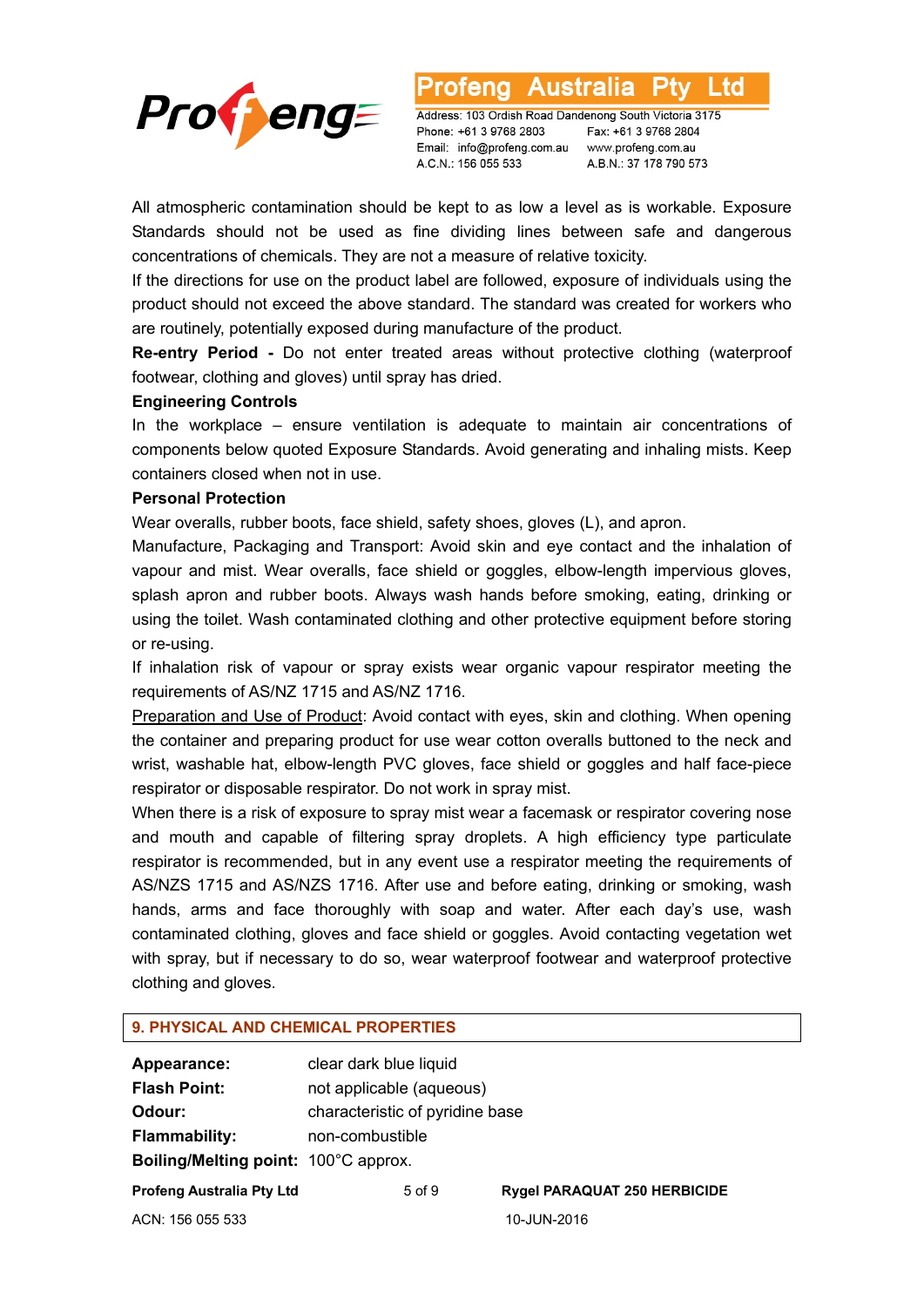

L to rena

Address: 103 Ordish Road Dandenong South Victoria 3175 Phone: +61 3 9768 2803 Email: info@profeng.com.au www.profeng.com.au A.C.N.: 156 055 533

Fax: +61 3 9768 2804 A.B.N.: 37 178 790 573

| <b>Combustibility:</b>      | non-combustible |
|-----------------------------|-----------------|
| Vapour pressure:            | not available   |
| <b>Solubility in water:</b> | soluble         |
| Specific gravity:           | 1.07 at 20°C    |
| <b>Volatility:</b>          | not volatile    |
| pH (1% aqueous):            | $5 - 6.5$       |
| <b>Corrosiveness:</b>       | corrosive       |

# **10. STABILITY AND REACTIVITY**

**Stability:** Avoid strong oxidising agents.

# **11. TOXICOLOGICAL INFORMATION**

#### **ACUTE TOXICITY**

This product is **toxic** according to NOHSC Australia.

#### **Ingestion**: **HARMFUL**

Rapid treatment is essential. The immediate effects of poisoning depend on the dose of paraquat absorbed into the blood. Mild poisoning occurs at < 20 mg paraquat ion/kg body weight and the effects are vomiting and diarrhoea.

Moderate to severe poisoning occurs at 20 – 30 mg paraquat ion/kg body weight and the effects are vomiting, abdominal discomfort, soreness and inflammation of the mouth, throat and oesophagus, difficulty in swallowing and, later, diarrhoea. Ulceration of lips, mouth, throat and intestine may follow within 24 – 48 hours. Kidney and liver damage may appear 1 – 3 days after exposure. Can cause death by a delayed proliferating fibrosis of the lung within  $1 - 3$  weeks. Lethal poisoning occurs at  $> 30$  mg paraquat ion/kg body weight and the effects are nausea and vomiting, and can cause death by multi-organ failure and circulatory collapse within 48 hours.

The following acute oral toxicity results have been determined for the active ingredient of this product:

Paraquat dichloride: LD50 (rat) = 283 mg/kg (93.4 mg paraquat ion/kg)

#### **Skin contact**: **IRRITANT**

Contact with skin will result in irritation. The product is also a skin sensitiser. Can cause inflammation and in severe cases blistering of the skin. Contamination of the nails may cause white spots or in severe cases cracking and loss of the nail. Normal growth follows without delay. Intact skin is a very effective barrier to paraquat. Broken skin removes the barrier and paraquat may be absorbed with effects as outlined above under "Swallowed". Repeated or prolonged skin contact may lead to allergic contact dermatitis.

Modelling predicted for intact human skin and diluted solutions that systemic toxicity would be unlikely, but the risk increased significantly with damaged skin or concentrated solutions. The following acute dermal toxicity results have been determined for the active ingredients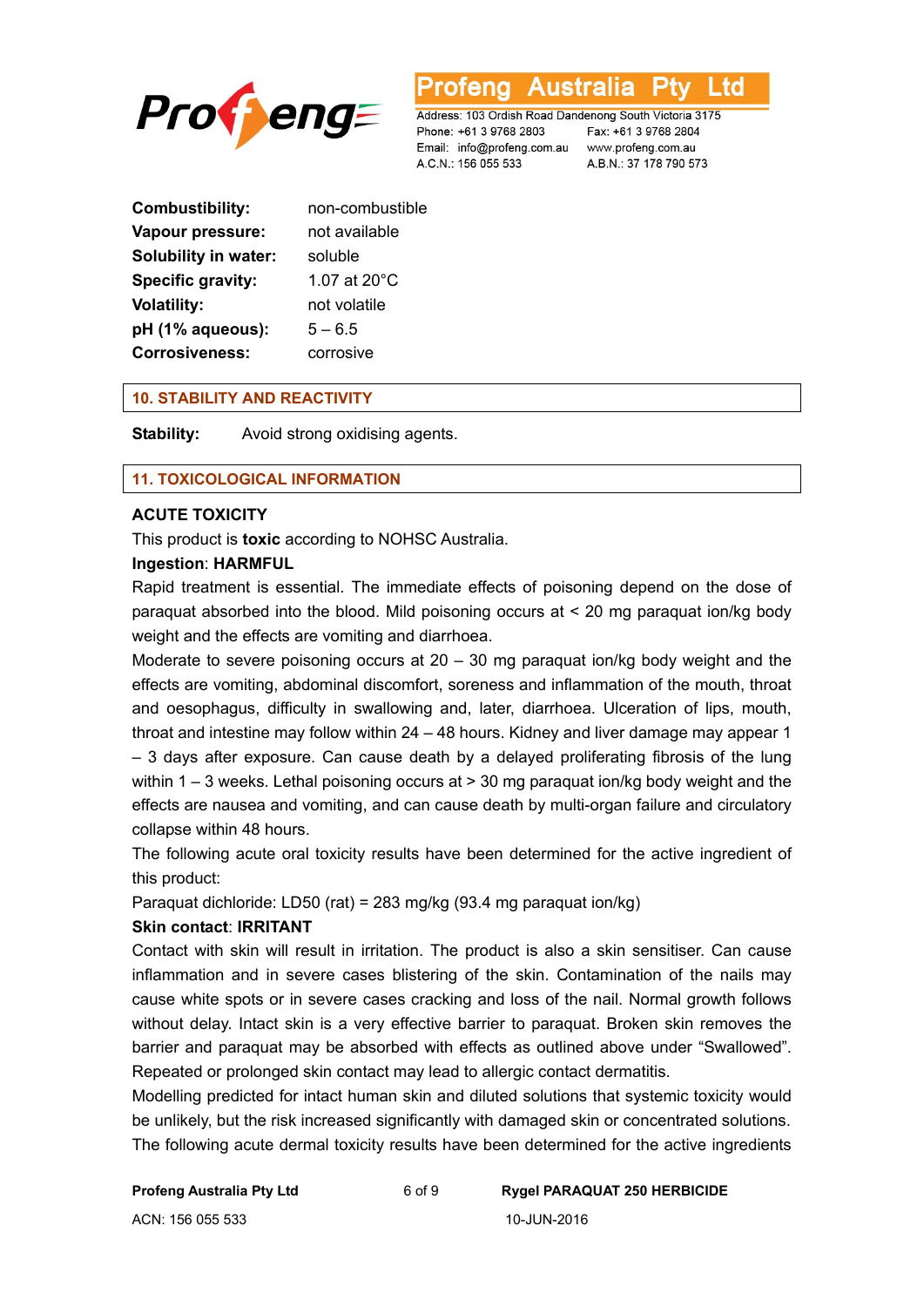

Australia L td

Address: 103 Ordish Road Dandenong South Victoria 3175 Phone: +61 3 9768 2803 Email: info@profeng.com.au www.profeng.com.au A.C.N.: 156 055 533

Fax: +61 3 9768 2804 A.B.N.: 37 178 790 573

of the product:

Paraquat dichloride: LD50 (rat) =  $>$  2000 mg/kg ( $>$  660 mg paraquat ion/kg)

# **Eye contact: IRRITANT**

Eye irritation may be delayed. May lead to severe, painful irritation and ulceration of corneal and conjunctival epithelium, which may give rise to secondary infection. Loss of corneal and conjunctival epithelium and even mild iritis can occur with the risk of secondary infection and consequent residual corneal scarring. Corneal oedema may persist for up to 3-4 weeks with temporary blurring of vision, permanent damage to eyes is a possibility.

# **Inhalation: TOXIC**

Highly toxic if inhaled. However, unlikely to be hazardous by inhalation because of low vapour pressure of the material at ambient temperature. Nose bleeding and soreness of the throat may result from spray mist or dust trapped on the nasal mucosa. Irritating to the respiratory system. Pulmonary oedema may occur up to 48 hours after exposure and could prove fatal.

This product contains a stenching agent to give an offensive smell. This has been done to reduce the likelihood of accidental ingestion. This stenching agent may cause headaches and nausea in some people when inhaled. The presence of this offensive smell in the air does not necessarily indicate the presence of paraquat.

The following acute inhalation toxicity results have been determined for the paraquat dichloride:

 $LC50 = 0.5 - 1.5$  ug/L/4hrs

# **CHRONIC TOXICITY**

Studies in animals have shown that repeated doses of paraquat do not produce carcinogenic nor teratogenic effects or adverse reproductive effects. The dietary no effect level in the rat was 25 ppm of paraquat over 2 years.

The ADI (Acceptable Daily Intake) for humans (paraquat ion) is 0.004 mg/kg/day.

# **12. ECOLOGICAL INFORMATION**

**Ecological information**: The active ingredient paraquat is toxic to aquatic organisms. 96hr  $LC_{50}$  (rainbow trout): 55 mg/L (static).

The 96 hr LC50 (brown trout):  $2.5 - 13$  mg/L. EC<sub>50</sub> 72 hours for green algae is 0.34 mg/L. Paraquat is highly toxic to birds. The oral LD50 for hens is 262 – 380 mg/kg.

**Environmental fate**: Distribution and persistence - paraquat is rapidly absorbed and deactivated by soil. There is no mobility in soil or ground water. There is evidence of photo-degradation in water and plants.

# **13. DISPOSAL CONSIDERATIONS**

# **SPILLS AND DISPOSAL**

In case of spillage it is important to take all steps necessary to: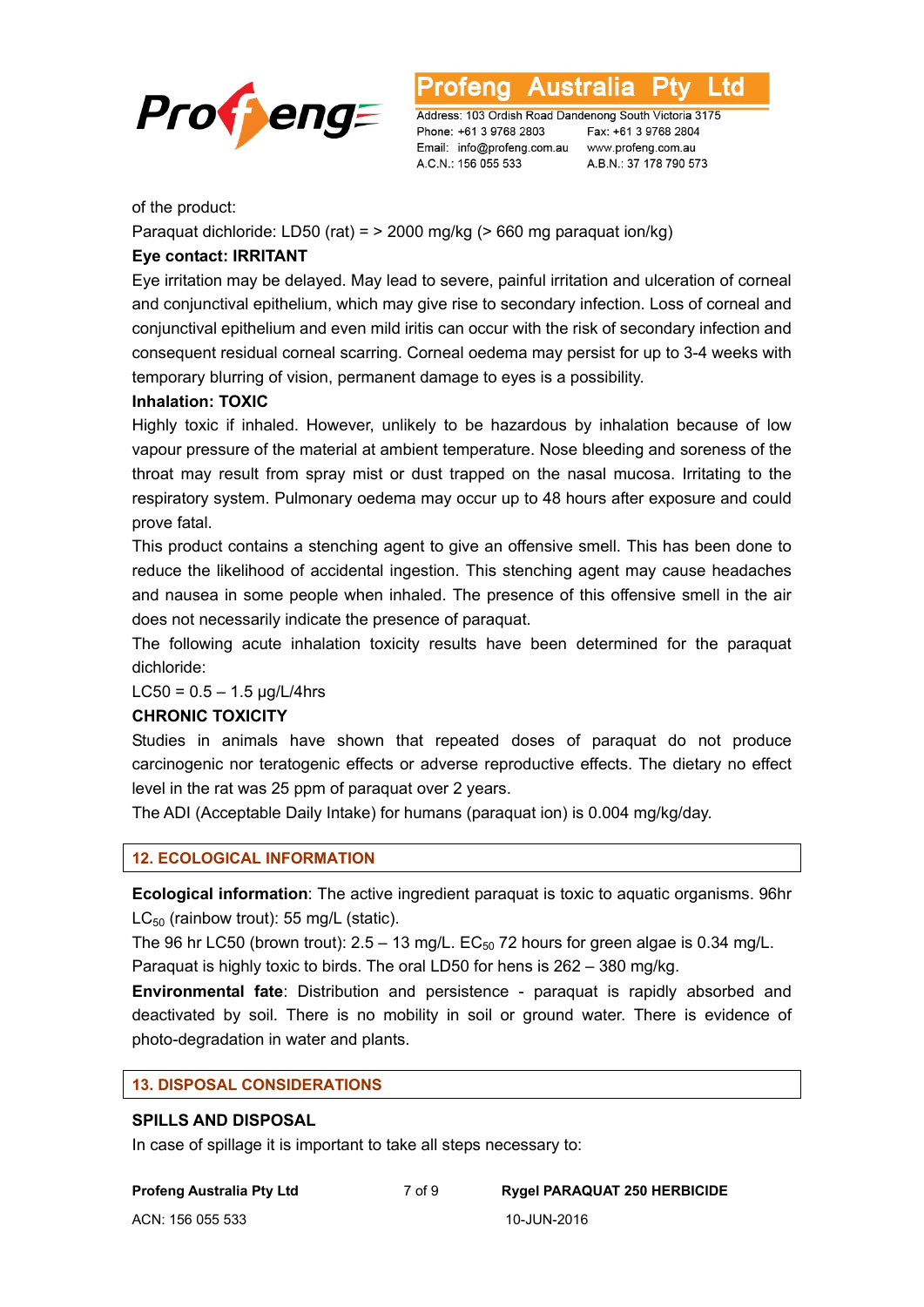

**Australia** L to

Address: 103 Ordish Road Dandenong South Victoria 3175 Phone: +61 3 9768 2803 Email: info@profeng.com.au www.profeng.com.au A.C.N.: 156 055 533

Fax: +61 3 9768 2804 A.B.N.: 37 178 790 573

- Avoid eye and skin contact.
- Avoid contamination of waterways and drains.

# *Procedure for spill:*

- (1) Keep all bystanders away.
- (2) Wear full-length clothing and PVC gloves to prevent skin and eye contamination.
- (3) Re-position any leaking containers so as to minimise further leakage.
- (4) Dam and absorb spill with an absorbent material (e.g. sand or soil).
- (5) Shovel the absorbed spill into drums.
- (6) Disposal of the absorbed material will depend upon the extent of the spill.
	- For quantities up to 50L of product bury in a secure landfill site.

 • For quantities greater than 50L seek advice from the manufacturer (use emergency contact number below) before attempting disposal. Contain in a secure location until disposal method is established.

- (7) Decontaminate the spill area with detergent and water and rinse with the smallest volume of water practicable.
- (8) For large spills clear area of all unprotected personnel. Rapid decontamination of paraquat is essential. Crystalline material from dried concentrate may become suspended in air causing irritation and nose bleeds. Wear protective equipment to prevent skin and eye contamination and inhalation of mists and dust. If contamination of crops, sewers or waterways has occurred advise emergency services or State Department of Agriculture.
- (9) Remove and wash all protective clothing and equipment. Change contaminated clothing immediately. Launder as soon as possible. Shower, using liberal quantities of soap and water on completion of the mopping up operations.

# *Dispose of empty, used containers by:*

- (a) Triple rinsing or preferably pressure rinsing containers with water. Add the rinsings to the spray tank. DO NOT dispose of undiluted chemicals on site.
- (b) If recycling, replace cap and return clean containers to recycler or designated collection point.
- (c) If not recycling, break, crush or puncture and bury empty containers in a local authority landfill. If no landfill is available, bury the containers below 500 mm in a disposal pit specifically marked and set up for this purpose clear of waterways, desirable vegetation and tree roots. Empty containers and product should not be burnt.

# *Returnable containers (110 L):*

- (a) Empty contents fully into application equipment. Do not rinse.
- (b) Close all valves and return to designated collection point for re-use.

### **14. TRANSPORT INFORMATION**

**Transport Classification – Road and Rail: UN No.:** 3016